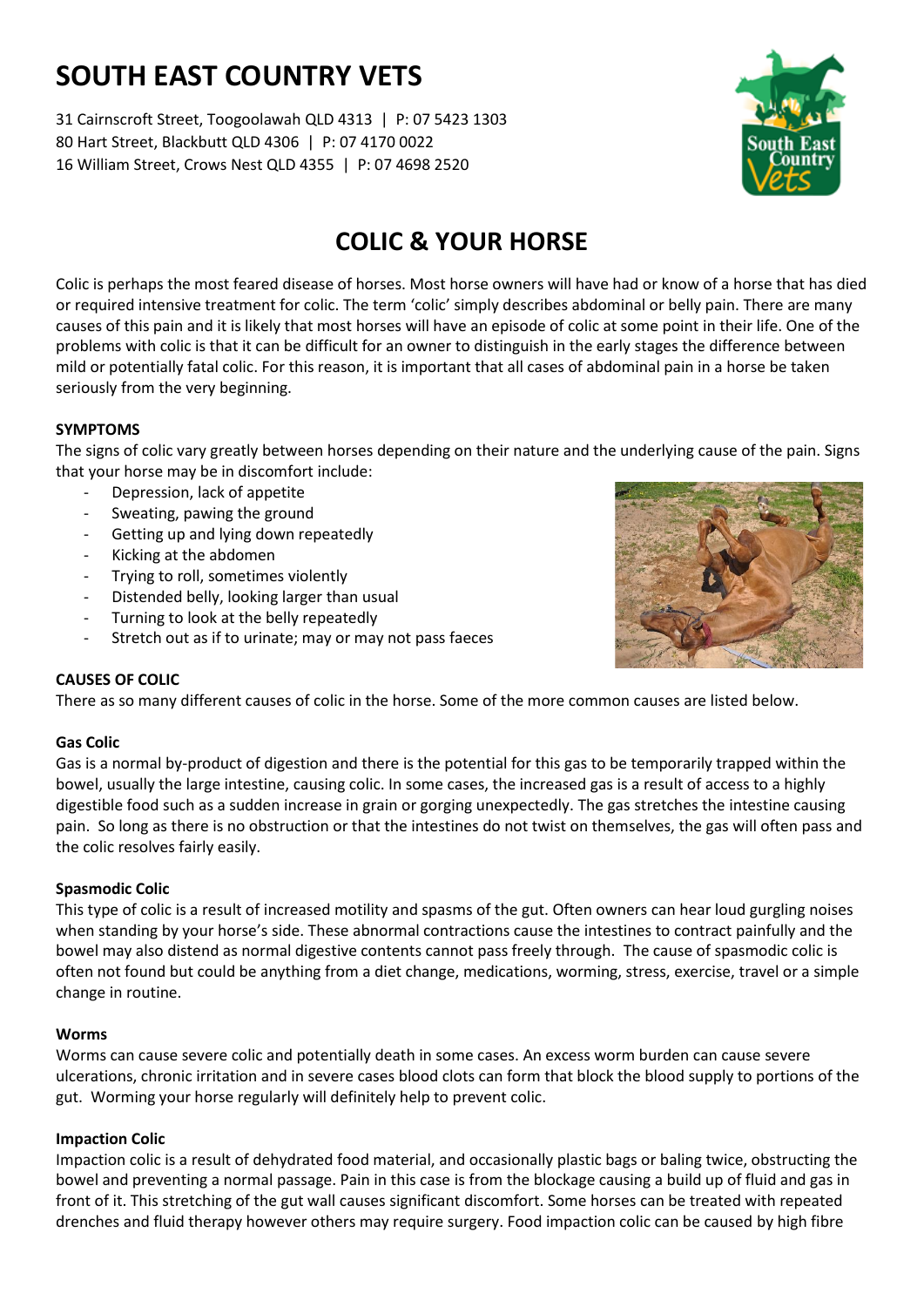feeds, limited access to water as well as poor dentition. If the horse is not chewing its food adequately, there will be a higher fibre content in the large bowel.

#### **Sand Colic**

Horses that are fed on the ground or kept in very sandy areas with poor quality pasture are at a high risk for sand accumulation in the large colon and subsequent colic. When large amounts of sand are ingested over time the gut does not work like it should. There are many commercial products available that contain high fibre levs that help to remove sand. Depending on the degree of sand accumulation, medical or surgical treatment may be required.

#### **Twisted Bowel**

This is potentially the most fatal type of colic a horse can develop. A twisted bowel occurs when a part of the intestine twists around itself, or another organ in the abdomen, causing the bowel to be strangled. When this happens, the blood supply to the bowel is cut off, irreparable damage occurs and that part of the bowel starts to die within the horse. Many toxins are released when the bowel dies and this can rapidly cause shock and death of the animal. This type of colic can only be treated by surgery with any delay reducing the horse's chance of survival.

#### **DIAGNOSIS**

When your veterinarian is assessing a horse that is showing signs of colic, it is important to differentiate between medical (will get better without surgery) and surgical (will not get better without surgery) cases of colic. Many things are considered when making this decision such as response to pain relief and stomach drenching, amount of pain the horse is in, heart rate, respiratory rate, gum colour and quality of gut sounds. Other tests that may also be done include blood tests, a rectal examination, ultrasound and sampling of abdominal fluid.

#### **TREATMENT OPTIONS**

The vast majority of colic cases we see respond to medical treatment of pain relief, sedatives and stomach tubing in the field and resolve reasonably easily. When the horse does not respond to initial treatment then further therapy may be required such as blood tests, intravenous fluids and further stomach tubing. When this is again not successful or the horse continues to deteriorate rapidly, immediate referral for surgery may be required.

Colic is not a static disease and it changes over time. This means that there is generally constant monitoring and a frequently changing treatment plan. We often cannot establish a treatment protocol at the beginning of treatment and expect to stick to it for the course of the disease except in extremely simple cases. Costs involved are extremely variable and could be anywhere from less than \$1000 to more than \$10,000, particularly if surgery is involved.

## **WHAT CAN I DO TO HELP PREVENT COLIC?**

Many cases of colic occur despite the best care being given to the horse. Some things that can help reduce the risk are listed below.

- Regular dental care to ensure the horse is chewing their food adequately
- Regular worming every 8-12wks
- Provide fresh, clean water at all times and feed grain at a minimum
- Try to feed horses at the same time each day and avoid rapid changes in their diet
- Avoid feeding horses on the ground in sandy condition or where there is inadequate grass cover

## **COLIC & HENDRA VIRUS**

Hendra virus is an emerging disease that has only been found in Australia. It can be transmitted from flying foxes to horses though any secretion such as contaminated urine, faeces or foetal fluids. Humans and other horses have become infected though close contact with infected horses. Despite Hendra being a rare disease, there is a sixty percent fatality rate for humans if the disease is contracted making it a big concern for horse owners and veterinarians alike. The signs of Hendra virus are extremely variable in horses making it particularly difficult to diagnose in the field. Any neurological, respiratory or colic signs including a spike in temperature, could all be caused by Hendra virus infection.

For this reason, to protect ourselves and to protect you as a horse owner, we may take particular precautions in cases of colic in certain horses. If your horse appears to be presenting with any number of the above signs and has not been Hendra vaccinated, your veterinarian may choose to wear Personal Protective Equipment (PPE) prior to examining your horse. They may also ask you to dress in PPE if they require assistance and a surcharge may be applied if the use of PPE is required. If your vet is particularly concerned, they may want to take samples to exclude